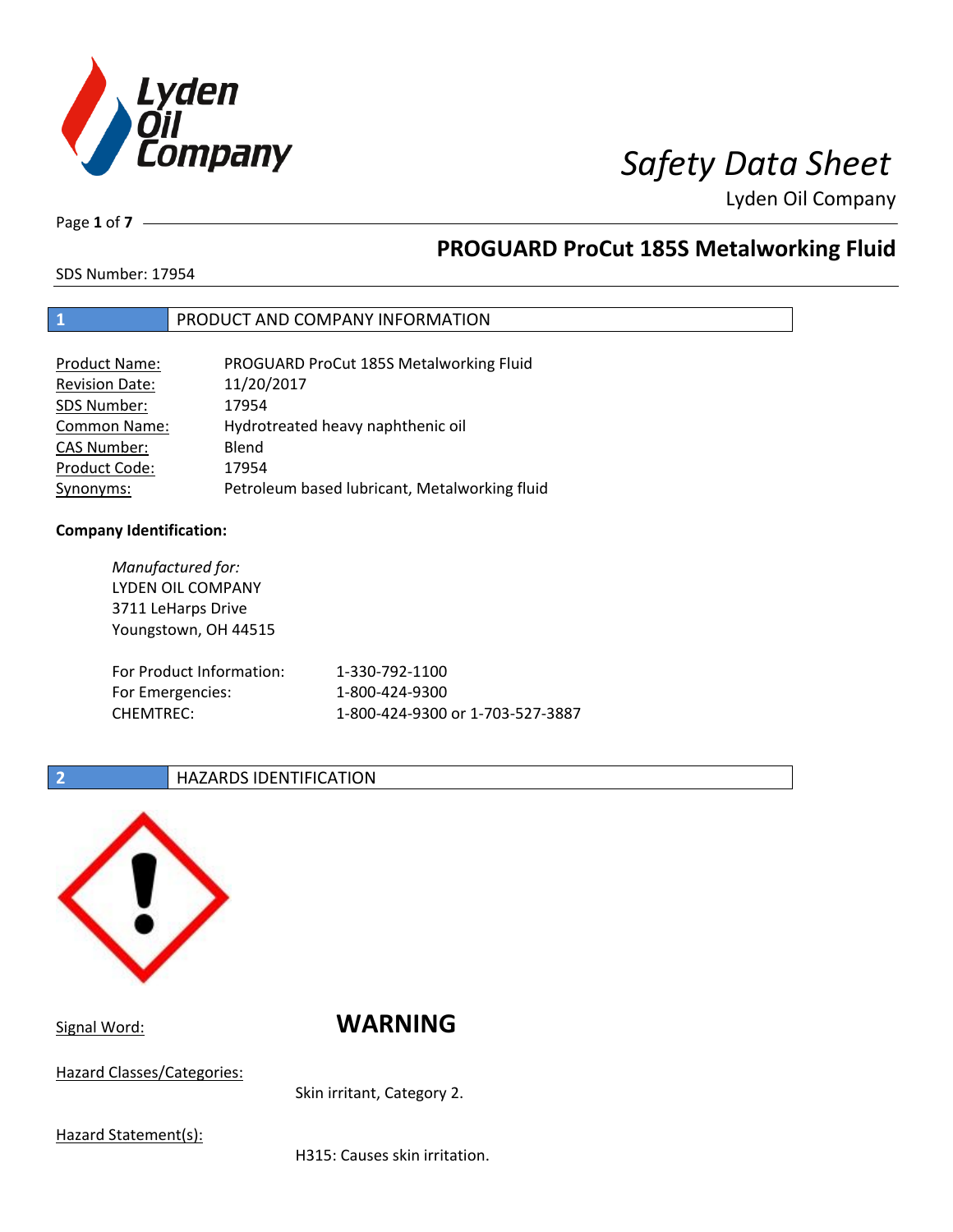

Page **2** of **7**

## **PROGUARD ProCut 185S Metalworking Fluid**

SDS Number: 17954

Precaution Statement(s):

P101: If medical advice is needed, have product container or label at hand. P102: Keep out of reach of children. P103: Read label before use. P302+352: IF ON SKIN: Wash with plenty of soap and water.

Other Hazard Statement(s):

Repeated exposure may cause skin dryness or cracking.

|  | COMPOSITION / INFORMATION ON INGREDIENTS |
|--|------------------------------------------|
|--|------------------------------------------|

Ingredients:

*Mixture of the substances listed below with nonhazardous additions.*

| <b>Chemical Name</b>                                   | <b>CAS Number</b> | Percentage |
|--------------------------------------------------------|-------------------|------------|
| Distillates (petroleum), hydrotreated heavy naphthenic | 64742-52-5        | $<$ 50     |
| Distillates (petroleum), hydrotreated light naphthenic | 64742-53-6        | < 50       |
| Non-Hazardous Additives                                | N/A               | <5         |

*\*Any concentration shown as a range is to protect confidentiality or is due to batch variation.*

|  | <b>AID MEASURES</b><br>-IRST<br>. |
|--|-----------------------------------|
|--|-----------------------------------|

### Description of First Aid Measures:

| Inhalation:   | If symptoms develop, move victim to fresh air. If symptoms persist,<br>obtain medical attention.                  |
|---------------|-------------------------------------------------------------------------------------------------------------------|
| Skin Contact: | Wash with soap and water. Remove contaminated clothing and wash<br>before reuse. Get medical attention if needed. |
| Eye Contact:  | Rinse opened eye for several minutes under running water. If<br>symptoms persist, consult medical attention.      |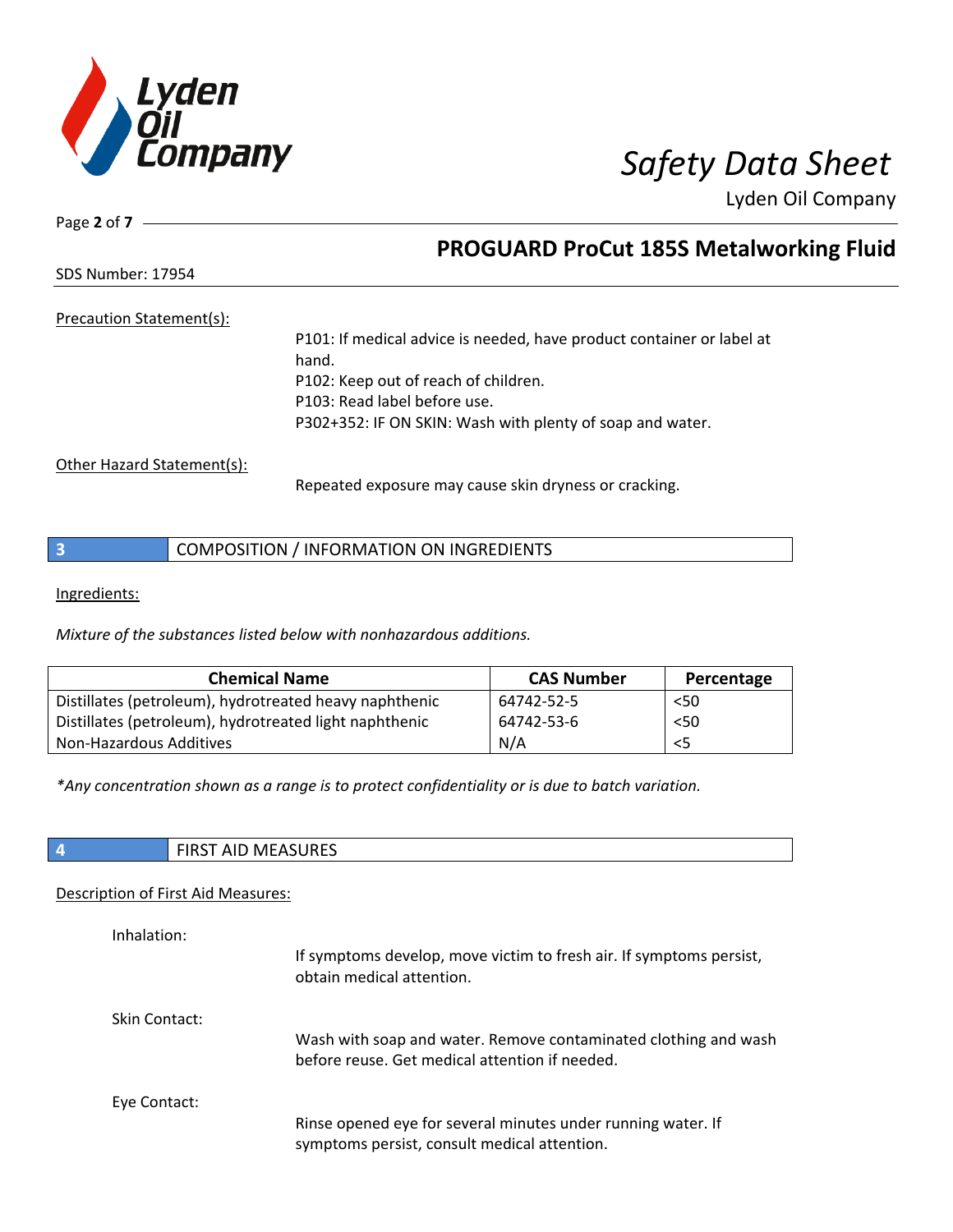

| Page 3 of 7 -                                 |                                                                                                                                                                                                   |
|-----------------------------------------------|---------------------------------------------------------------------------------------------------------------------------------------------------------------------------------------------------|
|                                               | <b>PROGUARD ProCut 185S Metalworking Fluid</b>                                                                                                                                                    |
| SDS Number: 17954                             |                                                                                                                                                                                                   |
| Ingestion:                                    | Rinse mouth with water. If symptoms develop, obtain medical<br>attention.                                                                                                                         |
| Symptoms and Effects, both acute and delayed: | No further relevent data available.                                                                                                                                                               |
| <b>Recommended Actions:</b>                   | Treat symptomatically. Call a doctor or poison<br>control center for guidance.                                                                                                                    |
| FIRE FIGHTING MEASURES<br>5                   |                                                                                                                                                                                                   |
| Recommended Fire-Extinguishing Equipment:     | Use dry powder, foam, or carbon dioxide fire<br>extinguishers. Water may be ineffective in fighting<br>an oil fire unless used by experienced fire fighters.                                      |
| Possible Hazards During a Fire:               | Hazardous combustion products may include: A<br>complex mixture of airborne solid and liquid<br>particulates and gases (smoke). Carbon monoxide.<br>Unidentified organic and inorganic compounds. |
| <b>Recommendations to Firefighters:</b>       | No special measures required.                                                                                                                                                                     |
| $6\phantom{1}6$                               | <b>ACCIDENTAL RELEASE MEASURES</b>                                                                                                                                                                |
| <b>Personal Precautions:</b>                  | Avoid contact with skin, eyes, and clothing.<br>Keep away from sources of ignition.                                                                                                               |
| <b>Emergency Procedures:</b>                  | Contain spilled material, collect in suitable and<br>properly labeled containers.                                                                                                                 |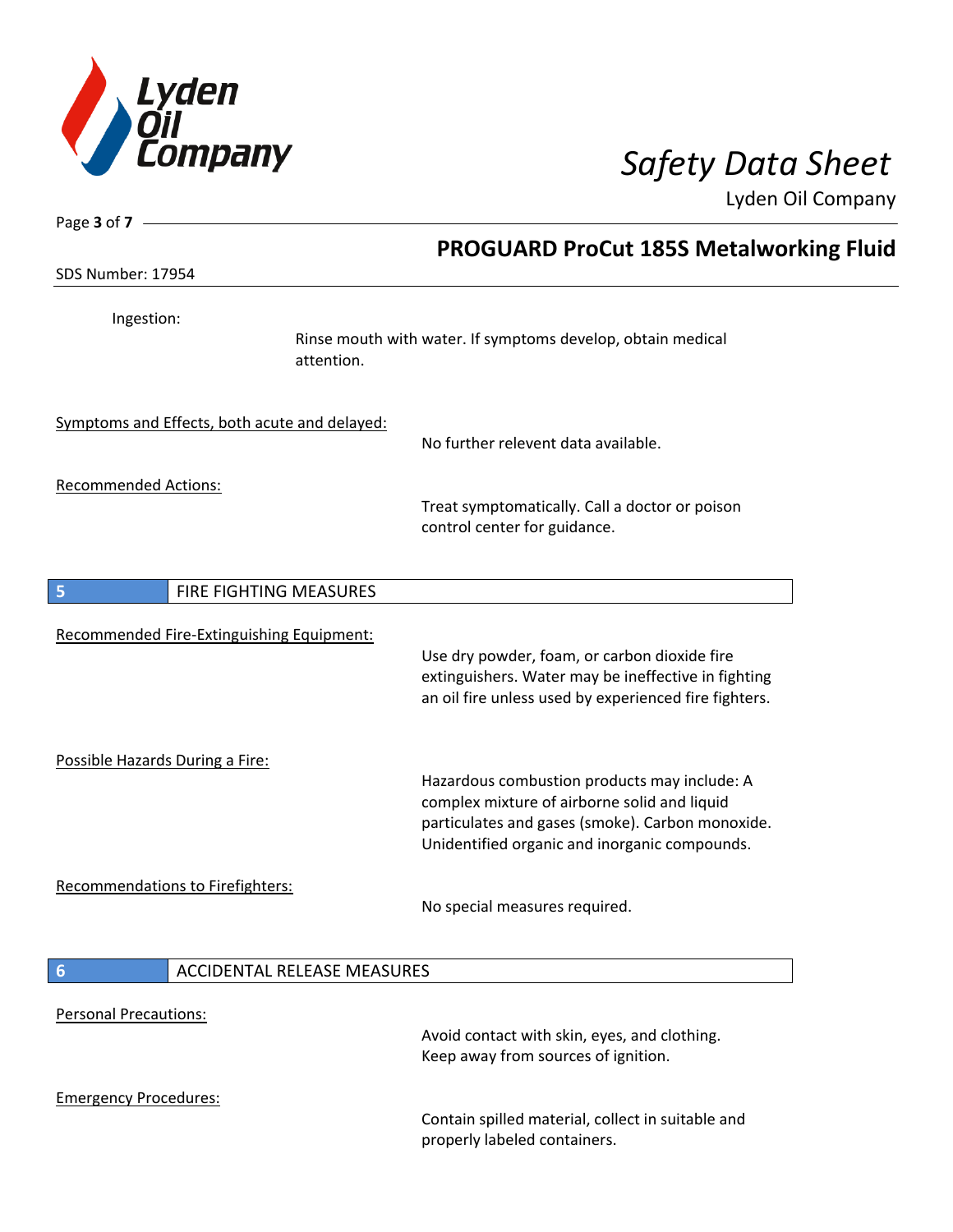

| Page 4 of $7 -$                               |                                                                                    |
|-----------------------------------------------|------------------------------------------------------------------------------------|
|                                               | <b>PROGUARD ProCut 185S Metalworking Fluid</b>                                     |
| SDS Number: 17954                             |                                                                                    |
| <b>Environmental Precautions:</b>             |                                                                                    |
|                                               | Do not allow to reach sewage system or any water                                   |
|                                               | course.                                                                            |
|                                               | Do not allow to enter ground waters.                                               |
| <b>Cleanup Procedures:</b>                    |                                                                                    |
|                                               | Pick up excess with inert absorbant material.                                      |
|                                               |                                                                                    |
| $\overline{7}$<br><b>HANDLING AND STORAGE</b> |                                                                                    |
| <b>Handling Precautions:</b>                  |                                                                                    |
|                                               | Handle with care and avoid spillage on the floor.                                  |
|                                               | Do not cut, weld, drill, grind, braze, or solder<br>container.                     |
|                                               |                                                                                    |
| <b>Storage Requirements:</b>                  | Keep container tightly sealed.                                                     |
|                                               | Keep away from sources of ignition.                                                |
|                                               |                                                                                    |
| 8                                             | EXPOSURE CONTROLS / PERSONAL PROTECTION                                            |
| <b>Exposure Limits:</b>                       |                                                                                    |
| No data available.                            |                                                                                    |
| <b>Engineering Controls:</b>                  |                                                                                    |
|                                               | All ventilation should be designed in accordance                                   |
|                                               | with OSHA standard (29 CFR 1910.94).                                               |
| Personal Protective Equipment:                |                                                                                    |
|                                               | Wash hands before breaks and at the end of work.<br>Use safety glasses and gloves. |
|                                               |                                                                                    |
| 9<br>PHYSICAL AND CHEMICAL PROPERTIES         |                                                                                    |
|                                               |                                                                                    |
| Color:                                        | Amber                                                                              |

Physical State: Liquid

Odor: Data not available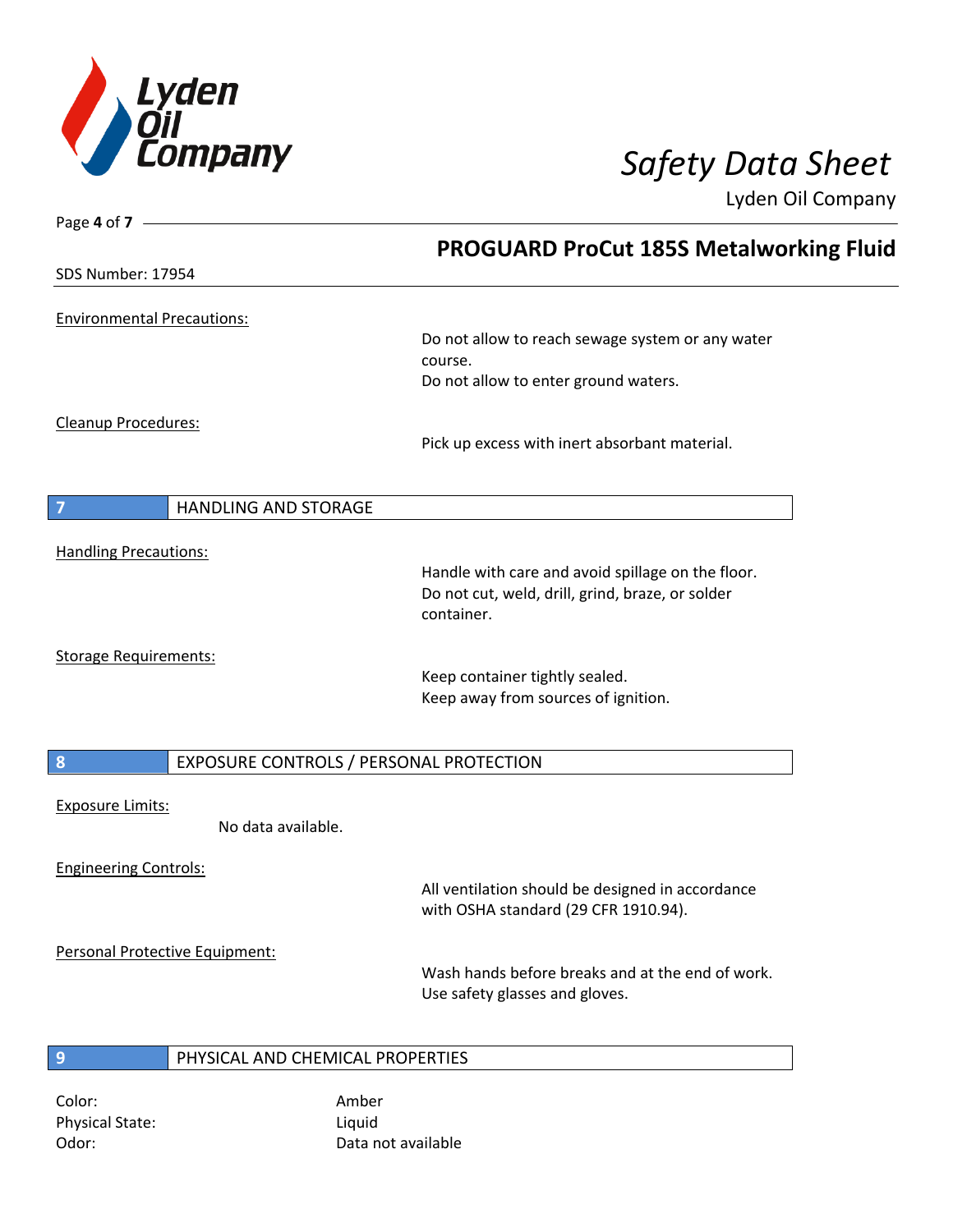

Page **5** of **7**

# **PROGUARD ProCut 185S Metalworking Fluid**

### SDS Number: 17954

| Odor Threshold:               | Data not available           |
|-------------------------------|------------------------------|
| pH:                           | Data not available           |
| <b>Melting Point:</b>         | Data not available           |
| <b>Boiling Point:</b>         | Data not available           |
| <b>Boiling Range:</b>         | Data not available           |
| Flash Point:                  | 180° C / 356° F (COC Method) |
| <b>Evaporation Rate:</b>      | Data not available           |
| Flammability:                 | Data not available           |
| Flammability Limits:          | Data not available           |
| Vapor Pressure:               | Data not available           |
| Vapor Density:                | Data not available           |
| <b>Relative Density:</b>      | Data not available           |
| Solubilities:                 | Insoluble in water           |
| <b>Partition Coefficient:</b> | Data not available           |
| Auto-Ignition Temperature:    | Data not available           |
| Decomposition Temperature:    | Data not available           |
| Viscosity:                    | Data not available           |

## **10** STABILITY AND REACTIVITY

| Stability:                     | Stable under normal conditions.                               |
|--------------------------------|---------------------------------------------------------------|
| Reactivity:                    | Not reactive under normal conditions.                         |
| Conditions to Avoid:           | Extreme temperature, sparks, open flame, and                  |
|                                | direct sunlight.                                              |
| Hazardous Reactions:           | No known hazardous reactions.                                 |
| Incompatible Materials:        | No further relevant information available.                    |
| <b>Decomposition Products:</b> | Hazardous decomposition products are not<br>expected to form. |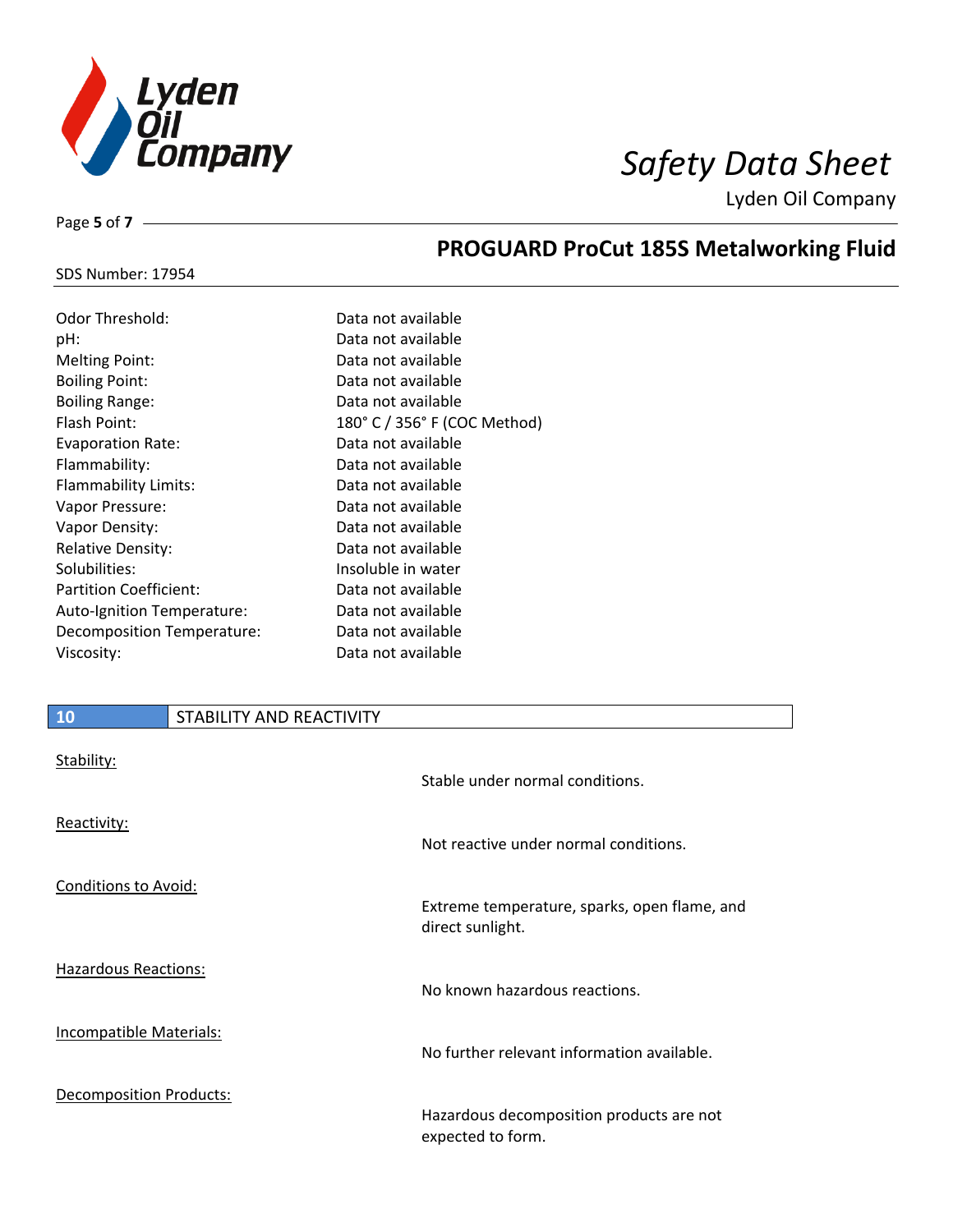

**PROGUARD ProCut 185S Metalworking Fluid**

Lyden Oil Company

SDS Number: 17954

Page **6** of **7**

| 11<br><b>TOXICOLOGICAL INFORMATION</b>               |                                                                                                                           |
|------------------------------------------------------|---------------------------------------------------------------------------------------------------------------------------|
|                                                      |                                                                                                                           |
| Routes of Exposure:                                  |                                                                                                                           |
|                                                      | Skin and eye contact are the primary routes of<br>exposure although exposure may occur following<br>accidental ingestion. |
|                                                      |                                                                                                                           |
| <b>Exposure Effects:</b>                             | Repeated skin contact may cause dermatitis or an<br>oil acne.                                                             |
| <b>Measures of Toxicity:</b>                         |                                                                                                                           |
|                                                      | No test data available.                                                                                                   |
|                                                      |                                                                                                                           |
| Carcinogenic/Mutagenic Precautions:                  | Non-carcinogenic and not expected to be<br>mutagentic.                                                                    |
|                                                      |                                                                                                                           |
| 12<br><b>ECOLOGICAL INFORMATION</b>                  |                                                                                                                           |
| <b>Ecological Precautions:</b>                       | Avoid exposing to the environment.                                                                                        |
| <b>Ecological Effects:</b>                           |                                                                                                                           |
| No specific environmental or aquatic data available. |                                                                                                                           |
|                                                      |                                                                                                                           |
| DISPOSAL CONSIDERATIONS<br>13                        |                                                                                                                           |
| Disposal Methods:                                    |                                                                                                                           |
|                                                      | Dispose of waste material in accordance with all<br>local, state, and federal requirements.                               |
| Disposal Containers:                                 | Use properly approved container for disposal.                                                                             |
| <b>Special Precautions:</b>                          | Do not flush to surface waters or drains.                                                                                 |